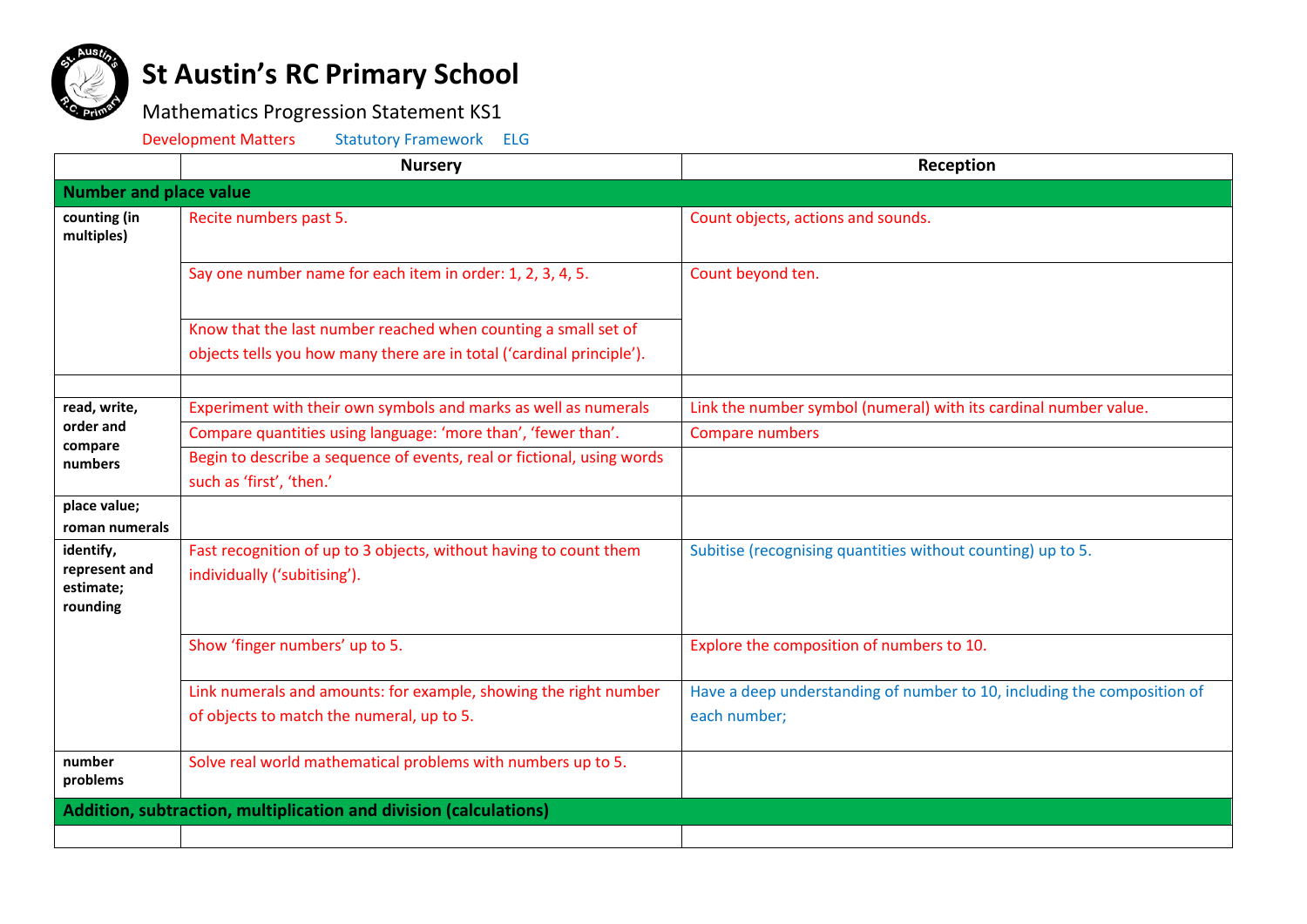| add / subtract           |                                            | Understand the 'one more than/one less than' relationship between          |
|--------------------------|--------------------------------------------|----------------------------------------------------------------------------|
| mentally                 |                                            | consecutive numbers                                                        |
|                          |                                            | Automatically recall number bonds for numbers 0-5 and some to 10           |
|                          |                                            | Automatically recall (without reference to rhymes, counting or other aids) |
|                          |                                            |                                                                            |
|                          |                                            | number bonds up to 5 (including subtraction facts) and some number bonds   |
|                          |                                            | to 10, including double facts.                                             |
|                          |                                            |                                                                            |
| add / subtract           |                                            |                                                                            |
| using written            |                                            |                                                                            |
| methods                  |                                            |                                                                            |
|                          |                                            |                                                                            |
| estimate, use            |                                            |                                                                            |
| inverses and             |                                            |                                                                            |
| check                    |                                            |                                                                            |
| add / subtract to        |                                            |                                                                            |
| solve problems           |                                            |                                                                            |
|                          |                                            |                                                                            |
| multiply / divide        |                                            |                                                                            |
| mentally                 |                                            |                                                                            |
|                          |                                            |                                                                            |
| multiply / divide        |                                            |                                                                            |
| using written<br>methods |                                            |                                                                            |
|                          |                                            |                                                                            |
| solve problems           |                                            |                                                                            |
| (commutative,            |                                            |                                                                            |
| associative,             |                                            |                                                                            |
| distributive and         |                                            |                                                                            |
| all four                 |                                            |                                                                            |
| operations)              |                                            |                                                                            |
| order of                 |                                            |                                                                            |
| operations               |                                            |                                                                            |
|                          |                                            |                                                                            |
|                          | <b>Fractions, decimals and percentages</b> |                                                                            |
| recognise, find,         |                                            |                                                                            |
| write, name and          |                                            |                                                                            |
| count fractions          |                                            |                                                                            |
|                          |                                            |                                                                            |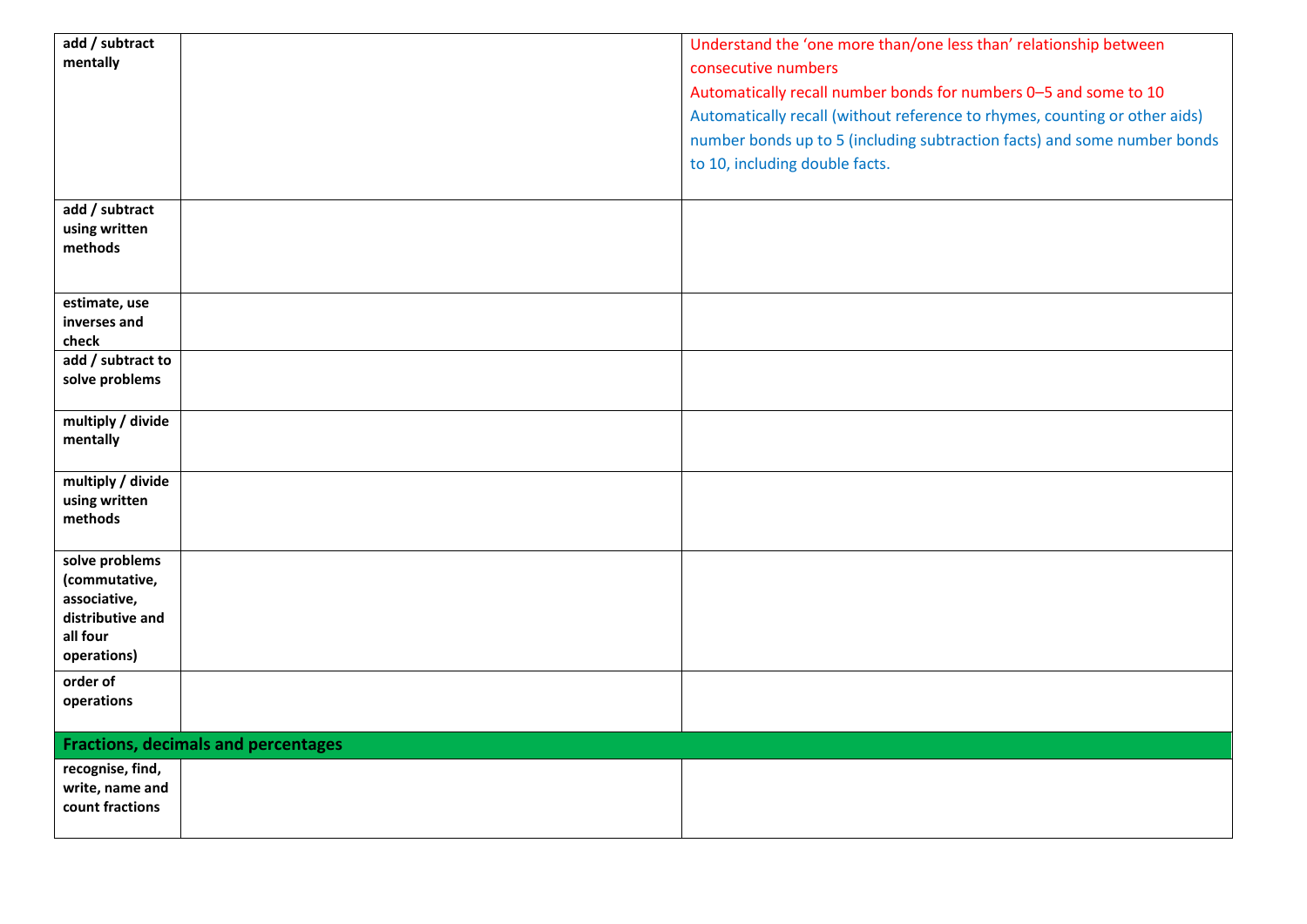| equivalent<br>fractions                                                                     |                                                                                                                                                                                                   |                                                                                       |
|---------------------------------------------------------------------------------------------|---------------------------------------------------------------------------------------------------------------------------------------------------------------------------------------------------|---------------------------------------------------------------------------------------|
| <b>Measurement</b>                                                                          |                                                                                                                                                                                                   |                                                                                       |
| compare,<br>describe and<br>order measures                                                  | Make comparisons between objects relating to size, length, weight<br>and capacity.                                                                                                                | Compare length, weight and capacity                                                   |
| estimate,<br>measure and<br>read scales                                                     |                                                                                                                                                                                                   |                                                                                       |
| <b>Money</b>                                                                                |                                                                                                                                                                                                   |                                                                                       |
| telling time,<br>ordering time,<br>duration and<br>units of time                            |                                                                                                                                                                                                   |                                                                                       |
| solve problems<br>(a, money; b,<br>length; c, mass /<br>weight; d,<br>capacity /<br>volume) |                                                                                                                                                                                                   |                                                                                       |
|                                                                                             | <b>Geometry - properties of shapes</b>                                                                                                                                                            |                                                                                       |
| Recognise and<br>name common<br>shapes                                                      |                                                                                                                                                                                                   | Select, rotate and manipulate shapes in order to develop spatial reasoning<br>skills. |
| describe<br>properties and<br>classify shapes                                               | Talk about and explore 2D and 3D shapes (for example, circles,<br>rectangles, triangles and cuboids) using informal and mathematical<br>language: 'sides' 'corners'; 'straight', 'flat', 'round'. |                                                                                       |